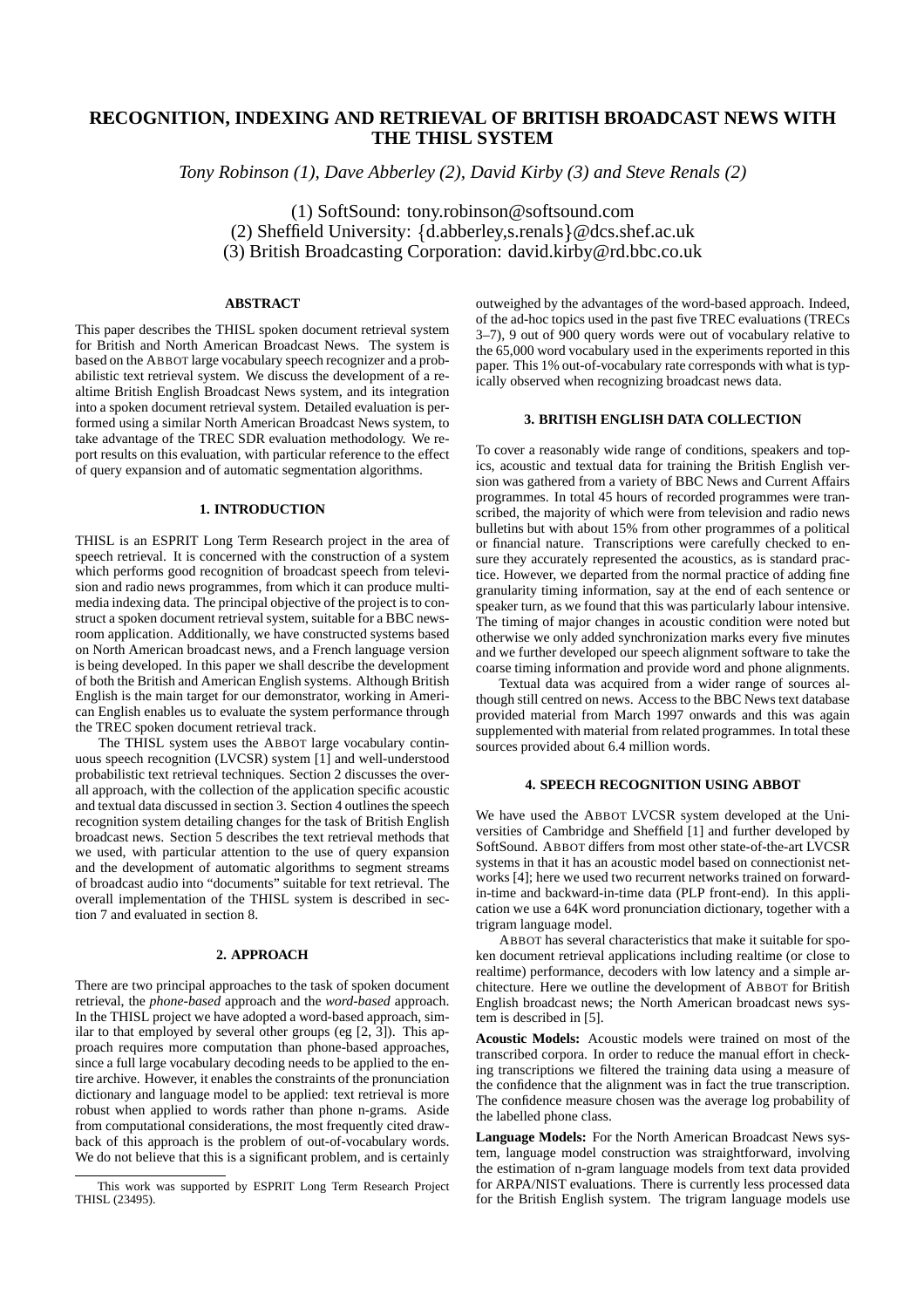| System                 | WER   |
|------------------------|-------|
| baseline system        | 29.2% |
| 3x real-time           | 29.0% |
| with North American LM | 30.7% |
| without cross-sentence | 29.4% |

Table 1: Overall word error rates by ASR variation

| Show             | time            | date        | <b>WER</b> |
|------------------|-----------------|-------------|------------|
| BBC 1            | 9 <sub>pm</sub> | 8 May 1998  | 33.0%      |
| BBC <sub>1</sub> | 6pm             | 1 Feb 1999  | 37.7%      |
| BBC <sub>1</sub> | 1 <sub>pm</sub> | 9 Feb 1999  | 37.1%      |
| Radio 4          | 6pm             | 10 Feb 1999 | 23.4%      |
| Radio 4          | 6pm             | 11 Feb 1999 | 20.6%      |
| Radio 4          | 6pm             | 16 Feb 1999 | 24.1%      |

Table 2: Word error rates by show

some of the North American text data, together with British English newspaper and newswire data (about 4 million words from Sep– Dec 1998)), transcriptions and scripts from BBC news and current affairs output (about 6 million words from Mar 1997 – Sep 1998) and transcriptions from CNN output (about 8 million words from Sep–Dec 1998).

**Search:** The LVCSR search space is huge. In the ABBOT system we have adopted stack decoding search strategies embodied in the NOWAY [6] and CHRONOS [7] decoders. We have further developed the CHRONOS decoder for this search task to achieve:

- **Real-time recognition** Using a 450MHz Pentium-II running UNIX we average real-time decoding with a typical memory usage of under 256Mb. This is important for this task as we expect to have over 1000 hours of audio in our final system.
- **Whole show decoding** The efficient memory usage of CHRONOS allows decoding of hour-long shows and so enables the use of online acoustic normalisation as an alternative to the more common per-segment normalisation techniques.
- **Cross sentence decoding** In common with most implementations, our language model contains a special symbol, <s>, to indicate a sentence boundary. Giving this symbol an acoustic realisation of a short period of silence allows the decoder to hypothesise sentence boundaries, and so fit the desired functionality of multiple sentence decoding.

# **4.1.Speech Recognition Results**

Our primary objective is fast, efficient information retrieval. Speech recognition performance is weakly correlated with this goal and in this section we give the word error rate (WER) for various configurations of our system. In many cases we are prepared to accept an increase in WER in order to maximise the overall system performance.

Table 1 shows the WER of the system evaluated on six halfhour BBC news broadcasts. The baseline system was set up to run in real-time, it used the language model described above with online acoustic normalisation instead of segmentation and used cross sentence decoding. The baseline WER is higher than that reported for North American broadcast news system [5], in part because we decode complete broadcasts and score against single hypothesis transcriptions with no flexibility for reasonable variants. The three times real-time system shows that we make only a few more errors in order to run at the speed we desire. We don't expect any of the error rate changes to have a significant effect on information retrieval performance.

More interesting is the show-by-show breakdown of the error rate as given in Table 2. Over the shows we have evaluated, radio news is significantly easier to recognise. Figure 1 plots the error rate throughout a show measured using a 15 second rectangular window. The dashed lines mark the story boundaries and we note that as news topics are introduced by the newsreader we often see



Figure 1: WER over time for Radio 4 News of 10 Feb 1999.

a low WER at the start of a topic. Also we note that there is a very large variation in WER within a topic. This has implications for unsegmented information retrieval and related areas such as audio summarisation where we would like to concentrate on the sections where the speech recognition system is performing well.

#### **5. TEXT RETRIEVAL**

The information retrieval component of THISL is based on the bagof-words probabilistic model. Each document — which is produced by a speech recognizer — is preprocessed using a stop list and the Porter stemming algorithm, and may be represented as a bag of processed terms. We use the Okapi term weighting function [8] to match a term with a document. This is a variant of the usual  $tf$  *idf* weighting function, with parameters that control the influence of document length and term frequency.

Under the bag of words model, if a relevant document does not contain the terms that are in the query, then that document will not be retrieved. Query expansion may be used to reduce this query/document mismatch by expanding the query using words or phrases with a similar meaning or some other statistical relation to the set of relevant documents. This procedure may have even greater importance in spoken document retrieval, since the word mismatch problem is heightened by the presence of errors in the automatic transcription of spoken documents. To avoid the problem of recognition errors corrupting the query expansion process (and to partially compensate for out-of-vocabulary words) we use a secondary corpus of documents from a similar domain that do not contain recognition errors: contemporaneous newswire or newspaper text.

The secondary collection is ranked with respect to the query. Since we have a purely automatic system relevance judgements are not available, so we use a *pseudo-relevance feedback* approach to query expansion, the local context analysis algorithm of Xu and Croft [9]. This algorithm essentially extracts those terms from the top *n* documents retrieved from the secondary collection which most frequently co-occur with the query terms, using an weighting incorporating the inverse document frequency.

We experimented with this query expansion algorithm on the TREC-7 SDR corpus. Figure 2 shows the effect on the interpolated recall-precision curve for the reference and speech recognition conditions; when evaluated on a query-by-query basis the average precision was increased for 18 of the 23 queries.

### **6. SEGMENTATION**

The TREC SDR evaluations have included hand segmentations of news broadcasts into story units. This is not available for the BBC corpus which was recorded off air, hence we have investigated some simple methods of automatic segmentation.

We have evaluated automatic segmentation algorithms using the TREC-7 SDR corpus since relevance judgements are available. This is a segmented corpus, so the segmentation information was removed by abutting the stories from a show and removing segment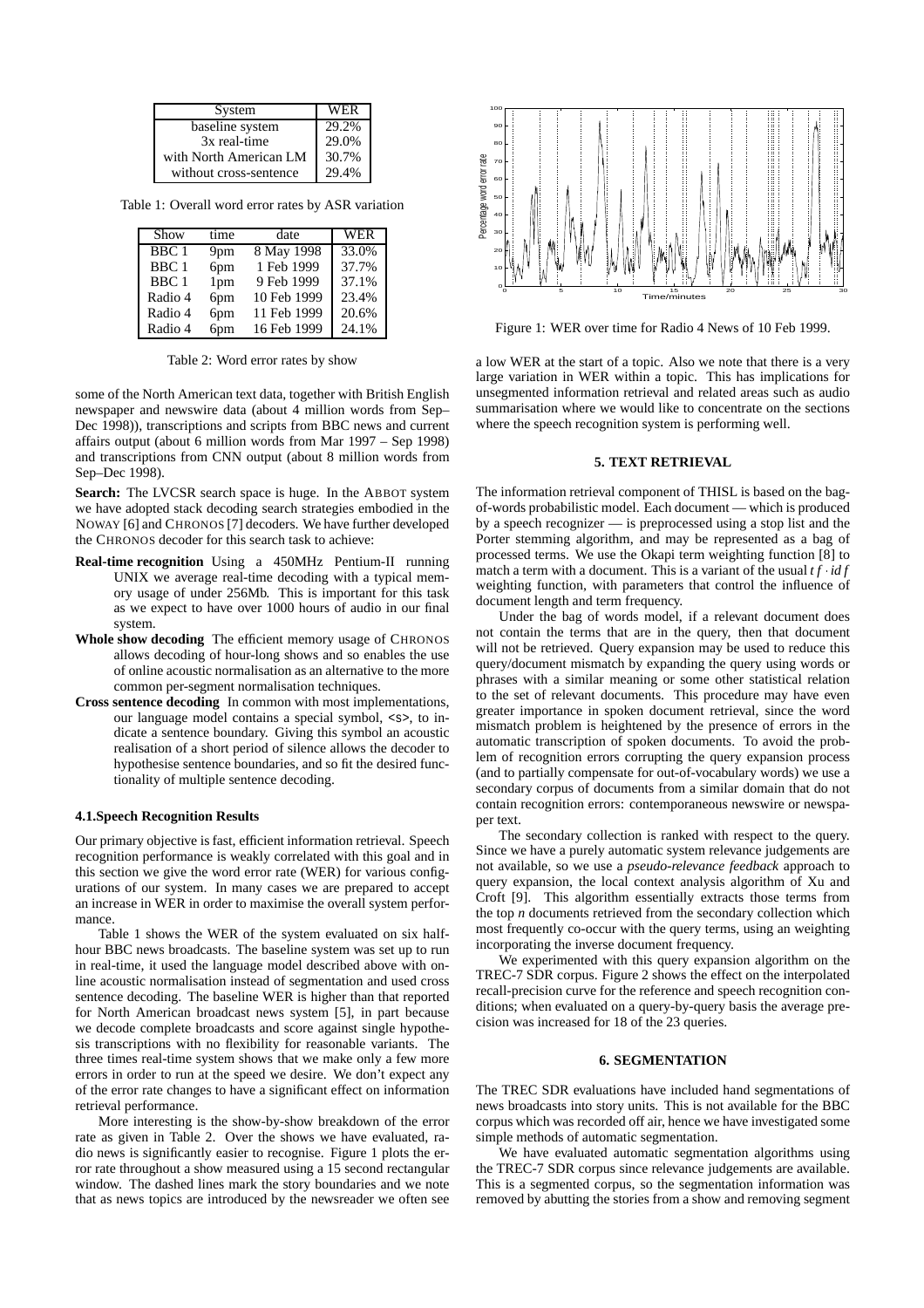

Figure 2: Effect of query expansion on recall-precision for TREC-7 SDR using reference transcriptions (R1) and the output of the ABBOT recognizer (S1).

boundaries. This had the side effect of removing the "gaps" due to unrecognized material such as adverts and sports news. To use the TREC relevance judgements, automatic segments were characterised by a time index (typically the segment mid-point) which could mapped to the appropriate TREC document ID for evaluation.

There has been a substantial amount of work in automatically segmenting documents for text retrieval. Callan [10] and Kaszkiel and Zobel [11] have investigated *passage* retrieval in which documents are broken down into passages typically using document markup or windows of a fixed number of words. Algorithms that automatically segment documents into semantically separate topics have also been investigated recently [12, 13]. Benefits of passage retrieval include the retrieval of the most relevant portions of longer documents, the avoidance of document-length normalization problems and the possibility of more user-friendly interfaces that return the most relevant portion of a document. It has also been claimed that passage retrieval can improve average precision, since it returns short passages with the highest query word density. The principal problems with passage retrieval are the segmentation algorithm, and also the possibility of a dramatic increase in the number of "documents" (ie passages) in the collection.

The situation for spoken data is somewhat different to that for text. Without some kind of prosodic analysis any kind of "document markup" must be at a much coarser level. Also, the average topic length may be much shorter in broadcast news, compared with many text documents.

We have investigated two straightforward approaches to automatic segmentation using windows based on time and number of words. In both cases we have used rectangular windows, of varying lengths and varying degrees of overlap. Initial experiments were carried out using the TREC-7 SDR system, without query expansion. In this case, our standard hand-segmented system resulted in an average precision of 0.4062. Figure 3 shows the average precision for varying window lengths and overlaps, using rectangular windows based on fixed time intervals (left) and fixed word lengths (right). The maximum average precision for both systems is similar, 0.3720 and 0.3757 respectively. This occurs with a relatively short window length (30s and 80 words respectively) and with an overlap of around 50%. The dependence of average precision on window length and overlap appears to be smoother for time-based windowing.

The above experiments were repeated using the local context analysis query expansion algorithm [9], with a secondary corpus consisting of contemporaneous newspaper data (LA Times/Washington Post). Both manual (based on document markup) and automatic (using an 80 word window with 50% overlap) segmentations were employed on this secondary corpus. Since the average document length decreased using the fixed window segmentation, the number of documents used for the pseudo-relevance feedback was increased from 8 to 50.

The results of these experiments (table 3) indicated that the av-

erage precision was improved by over 10% for both the manual and automatic segmentations of the spoken documents, when using the document markup segmentation of the secondary corpus. When the secondary corpus was automatically segmented using the fixed length window a further 10% improvement in average precision was observed, rising to 0.50 for the manually segmented spoken documents, and 0.45 for the time-segmented documents. We note that the average precision for time-segmented spoken documents using passage retrieval query expansion is similar to that obtained using manually segemented spoken documents and markup-segmented query expansion.

A side-effect of the automatic segmentation scheme is that adjacent overlapping segments are likely to produce similar scores. Consequently, the list of retrieved documents will contain many segments from the same news item. In an attempt to combine these story fragments, any overlapping segments occurring in the list of retrieved stories are combined into one, larger story. The retrieval score *W* for the combined story is calculated by applying the following formula:

$$
W = \frac{\sum_{i}^{n} w_i}{1 + (n-1)\frac{d}{t}}
$$

where  $w_i$  is the original score for story segment *i*, *n* is the number of story segments and *t* and *d* are the window length and overlap respectively.

# **7. BBC NEWS DEMONSTRATION SYSTEM**

The current THISL system for BBC news uses the speech recognition and information retrieval strategies discussed above. Query expansion is performed using a secondary collection derived from the British Press Association newswire and we use a time-based rectangular window for automatic segmentation.

The size of the database, and the fact that it would be updated with new programmes each day, required careful consideration of the amount of data that could be processed and handled in practice. It was decided to build the main English language database by taking the six main daily BBC News broadcasts: three each from television and radio channels. This amounts to about 2.5 hours of audio and, although by no means the full output from a newsroom, should cover all the major breaking stories. The database currently consists of over 600 hours of BBC news output, mostly from the period from early 1998 to the present (April 1999), with more complete coverage over the last six months.

## **8. EVALUATION**

The performance of an information retrieval system is very hard to evaluate because the established metrics depend on *relevance assessments* for each of the documents retrieved in response to a query. This information is labour-intensive to collect and is available for the TREC domain but not for the BBC news system. However, there is a standard IR measure which minimises the number of relevance assessments required, the *Precision at Document Number* measure. Hence we have followed a twofold evaluation strategy: evaluation of the equivalent North American broadcast news system within TREC, and precision-oriented evaluation of the BBC system.

Table 3 reports results from the TREC-7 SDR evaluation experiment with and without automatic segmentation. Note that the parameters for the segmentation window were developed on the evaluation set. We note that automatic segmentation only results in a 10% relative reduction in average precision compared with the hand-segmentation. Also, using passage retrieval (with an 80 word window, with 50% overlap) on the secondary query expansion collection results in a small improvement in average precision, compared with using the document boundaries given in that collection. This is consistent with the results reported in [9].